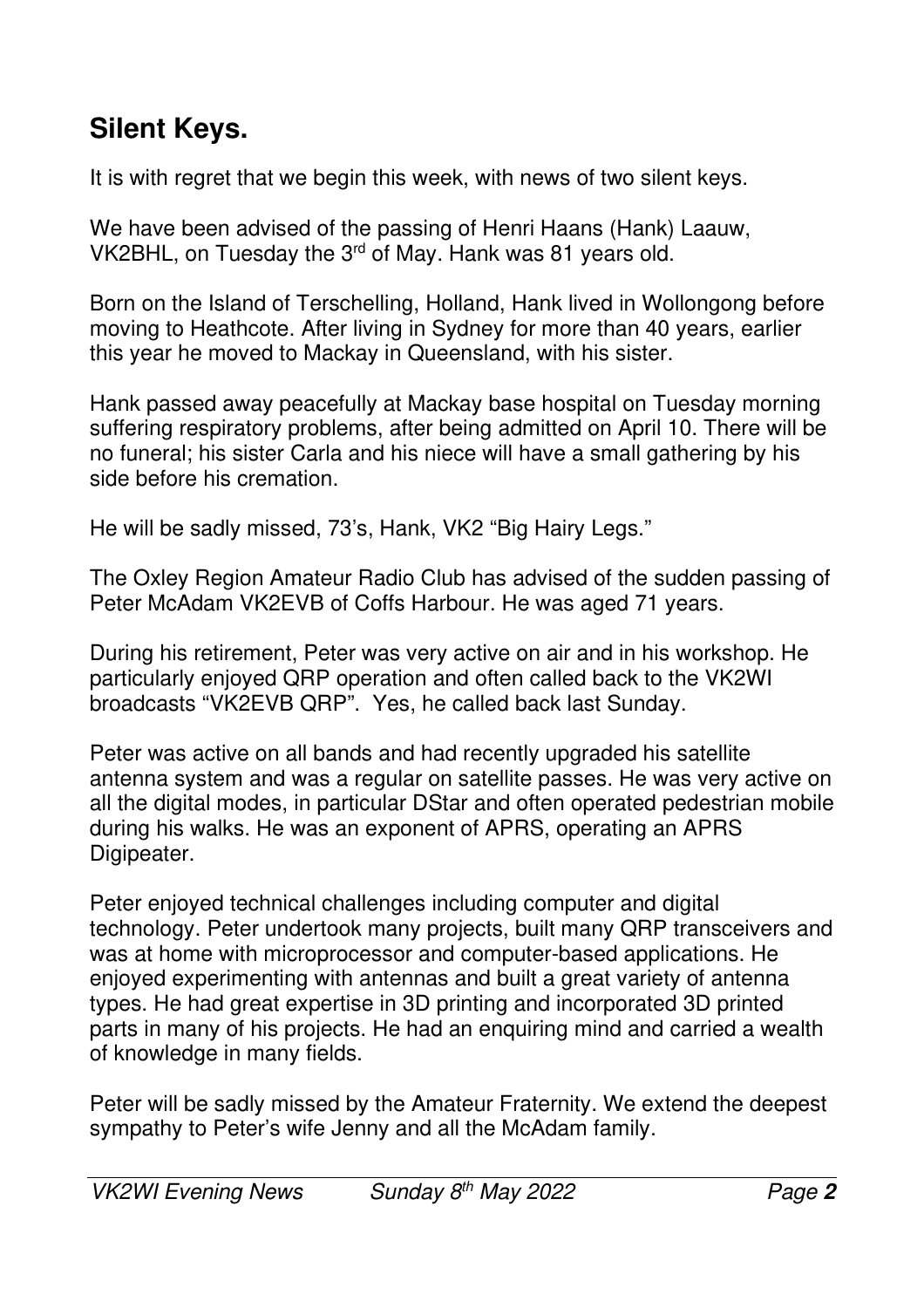Please pause with us, while we remember Hank and Peter.

[pause 5 seconds]

Vale [va-LAY] Henri Haans (Hank) Laauw, VK2BHL, and Peter McAdam VK2EVB.

*Our thanks Barry VK2FP and Henry VK2ZHE for advising us here at VK2WI news.* 

 **[Play File: 14-E-ID1.wav]**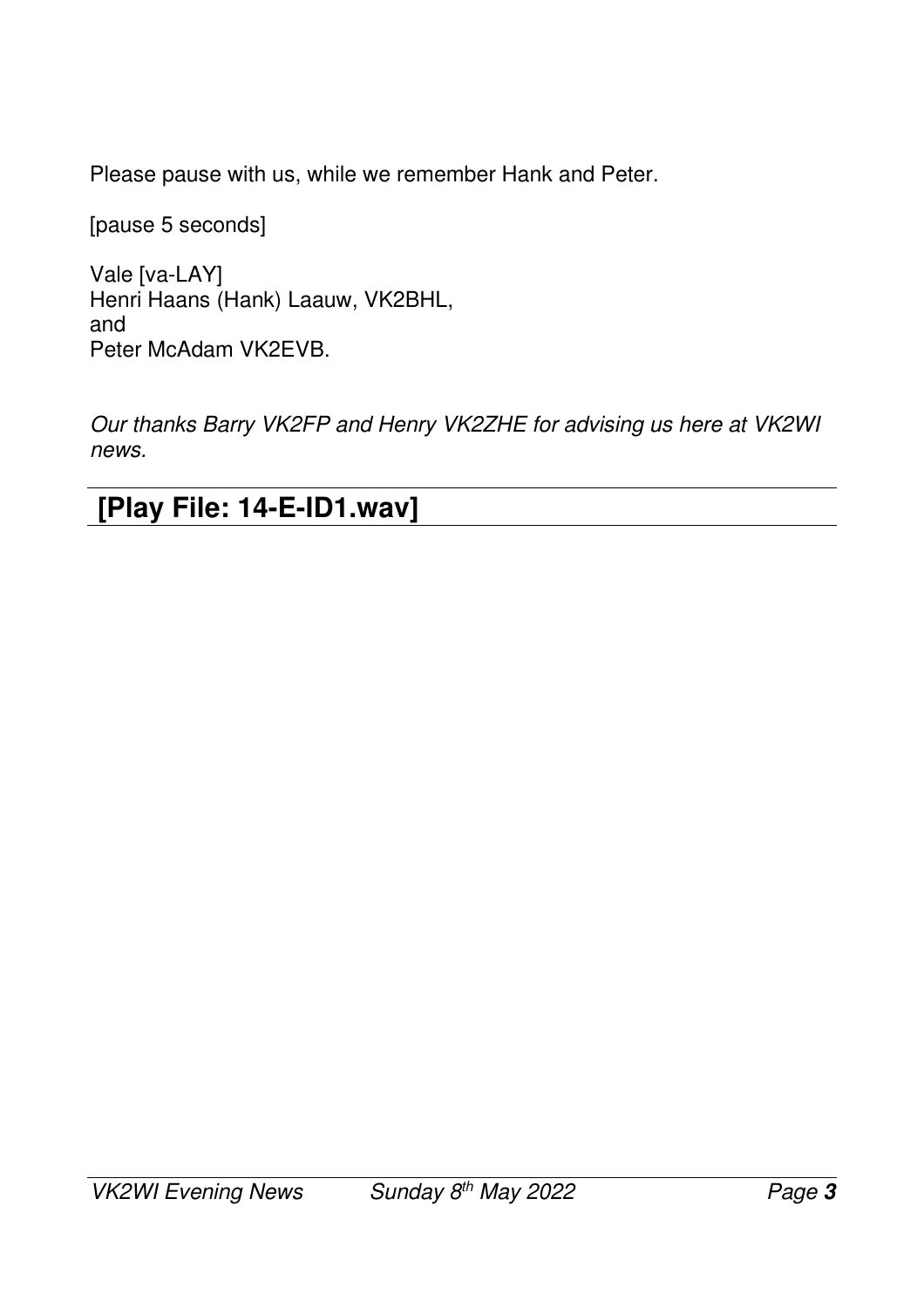#### **In the news from Amateur Radio New South Wales for this week;**

ARNSW is reintroducing in-person activities at VK2WI Dural, in line with current public health guidance. Following on from our trial of the "Member Moring Meetup" in March, our next event is planned for Sunday the 29<sup>th</sup> of May. Once again the site open for members to have a socially-distanced catchup and some equipment sales will be available. more details in next week's news.

As always, you can contact the ARNSW office via email, to office@arnsw.org.au, or by leaving a phone message on 02 9651 1490.

Later in this bulletin, we have a summary of on-air activities from both Sydney, and across New South Wales. We would welcome any updates from club and groups; simply email news@arnsw.org.au – we don't need full items, just the details of the activity and contacts. Don't forget, we always welcome reports on the outcome of recent activities, as well.

Tonight, we again welcome listeners on the EchoLink "HAM" conference, and the Australian & New Zealand EchoLink Network. Callbacks will also be taken after tonight's bulletin; our thanks to John VK3HJQ, and the Australian & New Zealand EchoLink Network team, for making this relay available.

VK2WI news bulletins are streamed live from our website, arnsw.org.au/audio, and recordings of previous bulletins are also available.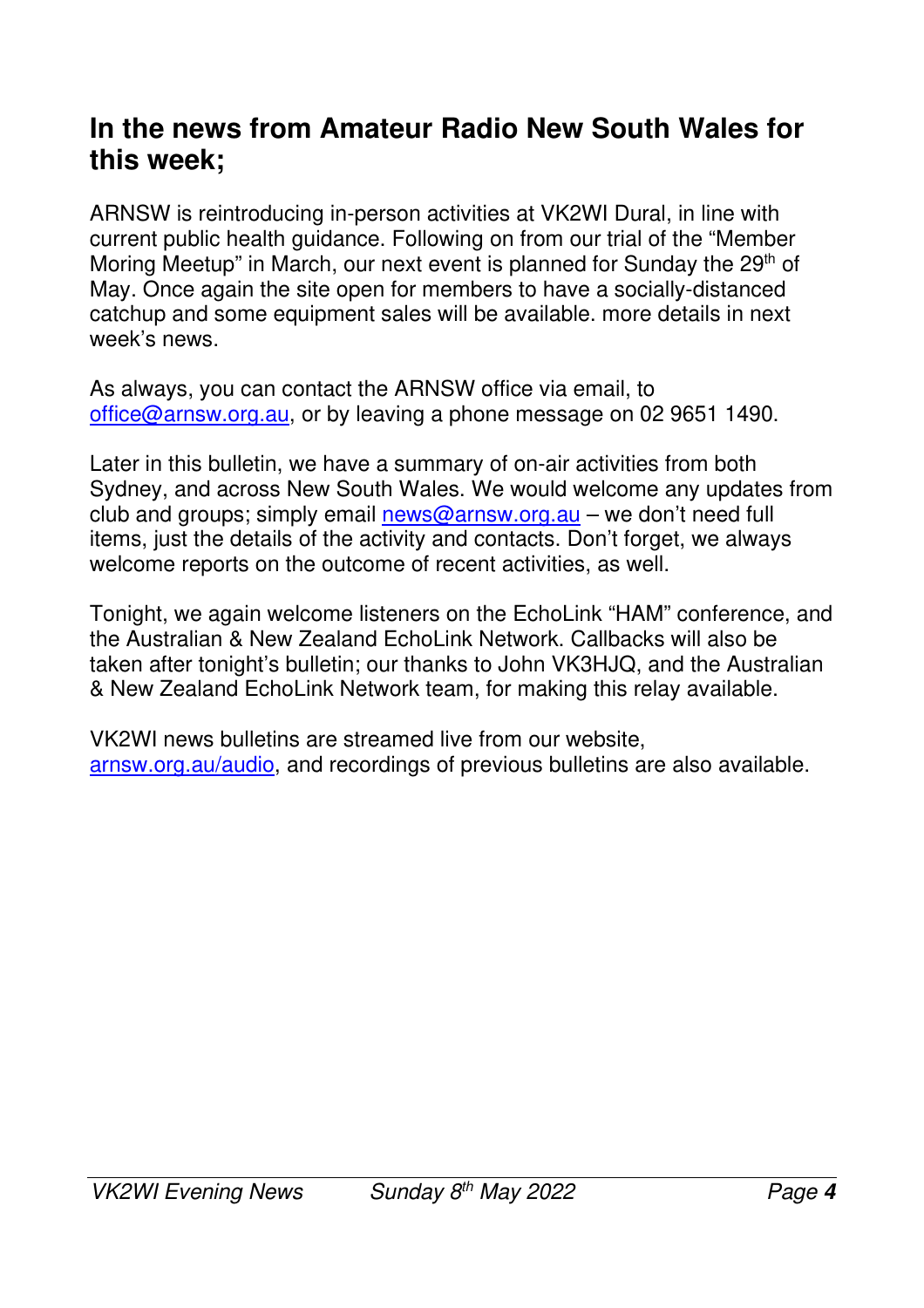## **Weekly Solar and Geophysical Report**

For the period of the  $29<sup>th</sup>$  of April to the  $5<sup>th</sup>$  of May; This report issued on the  $6<sup>th</sup>$  of May. First, the summary;

| Dates across     | 29 <sup>th</sup> | 30 <sup>th</sup> | 1st | 2 <sup>nd</sup> | 3 <sup>rd</sup> | $4^{\text{th}}$ | 5 <sup>th</sup> |
|------------------|------------------|------------------|-----|-----------------|-----------------|-----------------|-----------------|
| the columns are  |                  |                  |     |                 |                 |                 |                 |
| 10cm Flux        | 124              | 120              | 109 | 112             | 114             | 130             | 120             |
| Fredericksburg   | 10               | 16               | 9   | 6               |                 | 6               |                 |
| Index (Afr)      |                  |                  |     |                 |                 |                 | observed        |
| Australian Index | 10               | 8                | 6   | 2               | 5               | 3               |                 |
| (Aaus)           |                  |                  |     |                 |                 |                 | estimated       |
| index            | 92               | 88               | 83  | 70              |                 | 78              |                 |

Solar flare activity reached R1 level on the  $29<sup>th</sup>$  with two M1.2 flares. The  $30<sup>th</sup>$ reached R3 with 5 M-class flares and an X1.1 at 1347UTC. Low activity was observed on the 1<sup>st</sup> and 2<sup>nd</sup> of May before R3 again on the 3<sup>rd</sup> with an M1.3 and an X1.1 at 1325UTC. The  $4<sup>th</sup>$  was at R2 with 5 M-class flares, and the  $5<sup>th</sup>$ was down to R1, with 2 smaller M-class flares.

Geomagnetic activity was quiet to unsettled on the 29<sup>th</sup> and 30<sup>th</sup>, then remained quiet from the  $1<sup>st</sup>$  to the  $5<sup>th</sup>$  of May.

F2 critical frequencies in Southern Australia, were generally enhanced over predicted monthly values; by 30% during the and 20% during night on the  $29<sup>th</sup>$ ; 30% all day on the 30<sup>th</sup>; 25% during day and 20% during the night of the 1<sup>st</sup> of May; 15% during daylight hours on the 2<sup>nd</sup>; 15% through the 3<sup>rd</sup>; 20% on the  $4<sup>th</sup>$ ; and 15% enhanced during local day on the  $5<sup>th</sup>$  of May.

The forecast for the  $6<sup>th</sup>$  to the 12<sup>th</sup> of May;

Solar activity is expected to be moderate, with flares at R1 to R2 level.

Geomagnetic conditions should generally be quiet.

Maximum Usable Frequencies are likely to be near predicted to slightly enhanced.

*Data courtesy of Space Weather Services.*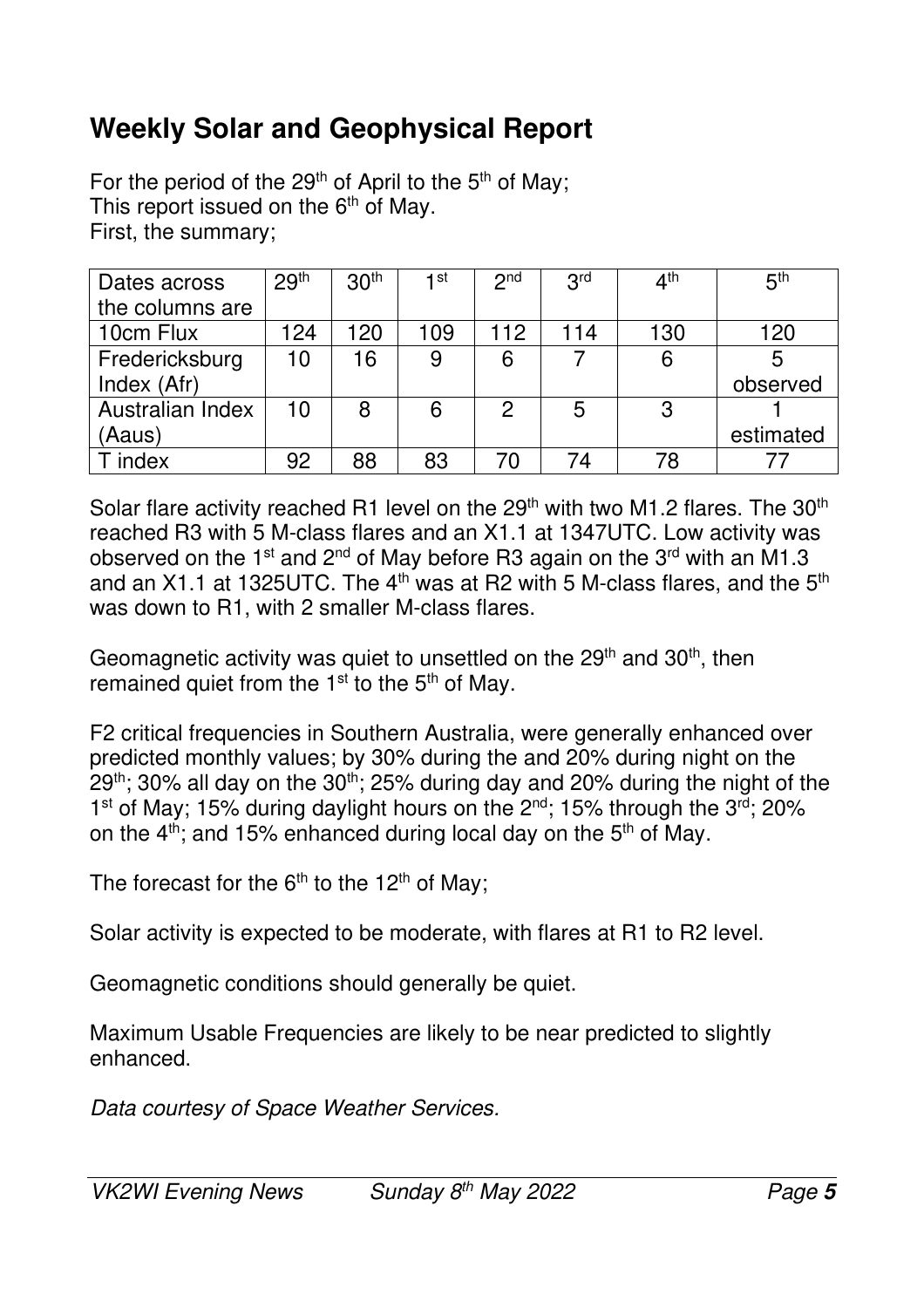## **Solar Flux Index update**

Here are the updated Solar Flux Index (SFI) figures for this week.

Having finished April, we had a;

Minimum of 96, Average of 132 and a Maximum of 164 With peak dates from the 1<sup>st</sup> to the 4<sup>th</sup>, and the 18<sup>th</sup> to the 29<sup>th</sup>.

So far for May, we are expecting a;

Minimum of 105, Average of 119 and a Maximum of 145 With peak dates from the 5<sup>th</sup> to the 7<sup>th</sup>, and the 15<sup>th</sup> to the 25<sup>th</sup>.

And looking ahead to June, we are expecting a;

Minimum of 97, Average of 114 and a Maximum of 130 With peak dates from the 10<sup>th</sup> to the 21<sup>st</sup>.

*Update with thanks to Noel, VK2FUL.* 

[using daily data updates from: http://www.swpc.noaa.gov/products/usaf-45-day-ap-and-f107cm-fluxforecast]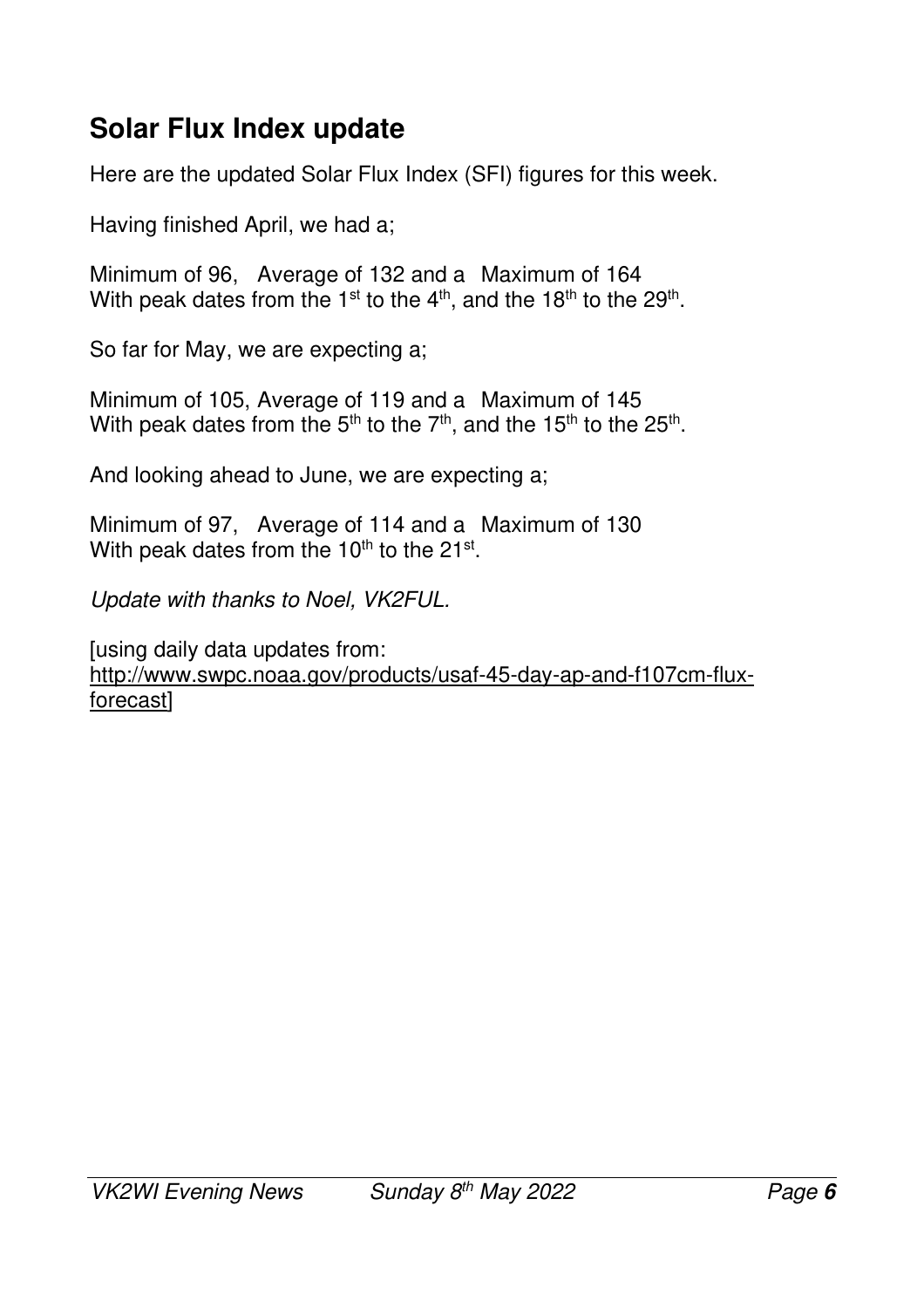# **Space Weather Summary for April 2022**

#### *Complied with data courtesy of Space Weather Services*

Solar activity remained below any warning level in the first half of the month, except for the 2<sup>nd</sup> of April, which reached ASWAS R1 (minor) level. A 10 MeV proton event caused an S1 (minor) solar waring; from 1425UTC on the 1<sup>st</sup> until 2235 UTC on the 2<sup>nd</sup>; the event peaked at 32.2 pfu at 1600 UTC.

The second half of the month saw increased flare activity. The largest flare for the month was an  $X2.2$  on the  $20<sup>th</sup>$ , from region 2992 just over the southwest limb. This reached R3 warning level; as did the 17<sup>th</sup> and 30<sup>th</sup>. There were also several M-class flares on these days. R2 (moderate) activity occurred on the 21<sup>st</sup>, and R1 on the 15<sup>th</sup>, 16<sup>th</sup>, 18<sup>th</sup> 19<sup>th</sup>, 22<sup>nd</sup>, 25<sup>th</sup> and 29<sup>th</sup>.

Enhancements in solar wind were due to many weak coronal mass ejections (CMEs) and some coronal hole wind streams. The interplanetary magnetic field (IMF) was most disturbed on the  $10<sup>th</sup>$  and  $14<sup>th</sup>$ . An unexpected mild CME on the  $27<sup>th</sup>$ ; likely resulted in IMF disturbance observed on the  $30<sup>th</sup>$ .

Globally, the most geomagnetically disturbed days were the  $10<sup>th</sup>$  and the  $14<sup>th</sup>$ of April with planetary A indices of 29 and 34, respectively. In the Australian region, the  $10^{th}$  saw G3 (strong) activity, and the  $14^{th}$  was at G2 (moderate) levels. G1 (minor) conditions were observed on the  $10<sup>th</sup>$  and the  $27<sup>th</sup>$  as well, On other days, Australian region activity was generally at quiet levels. Weak sudden impulses in the Australian region geomagnetic field were observed on the 1<sup>st</sup>, 10<sup>th</sup>, 12<sup>th,</sup> and 15<sup>th</sup>.

Solar flux above predicted levels resulted in enhanced maximum usable frequencies in the Australian region, although frequencies were closer to predicted monthly values at middle and higher latitudes. Maximum usable frequencies were nearer predicted on the  $15<sup>th</sup>$  due to geomagnetic disturbances. Some depressions related to geomagnetic activity were observed at mid and higher latitudes from the 1<sup>st</sup> to the 3<sup>rd</sup>, late 10<sup>th</sup> to 11<sup>th</sup>, and 14<sup>th</sup> to the 16<sup>th</sup>.

Short-wave fadeouts affecting lower frequencies in the Australian region may have occurred on 2, 17, 20, 22, 25 and 30 April. Higher frequencies were impacted by fadeouts in the Australian region on 17, 20 and 21 April.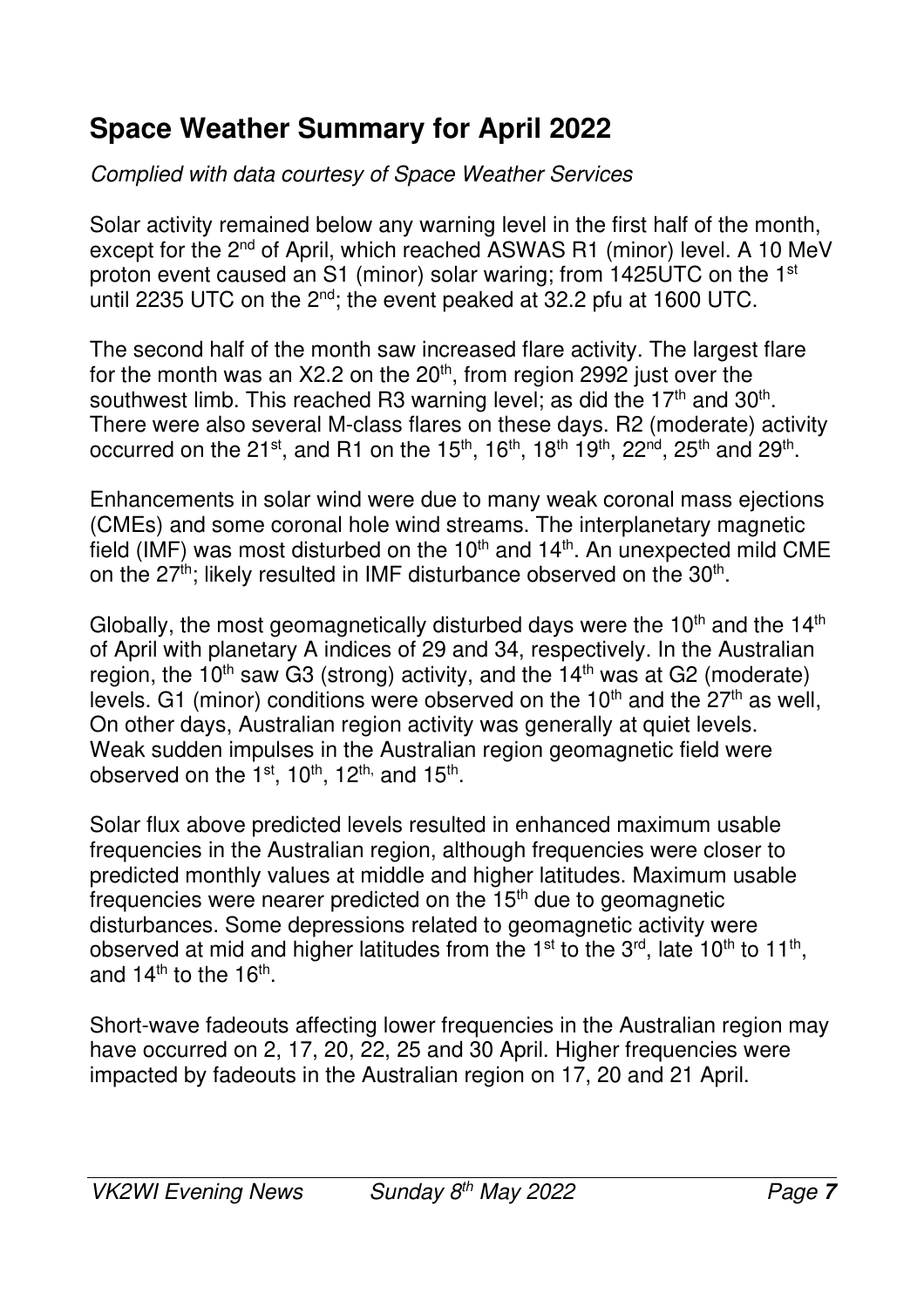#### **What use is an F-call?**

Tonight, we continue with this series, written and produced by Onno VK6FLAB. Each episode looks at different aspects of the diverse hobby of Amateur Radio.

#### **[Play File: 15-FCAL023.wav]**

*Duration 1m27s In: "What use is an F-call?" Out: "I'm Onno VK6FLAB"* 

For more information about this series, including transcripts and useful resources for F-calls, Onno's website is; vk6flab.com, or follow him on Twitter, @VK6FLAB.

#### **[Play File: 16-E-ID2.wav]**   $\overline{\phantom{a}}$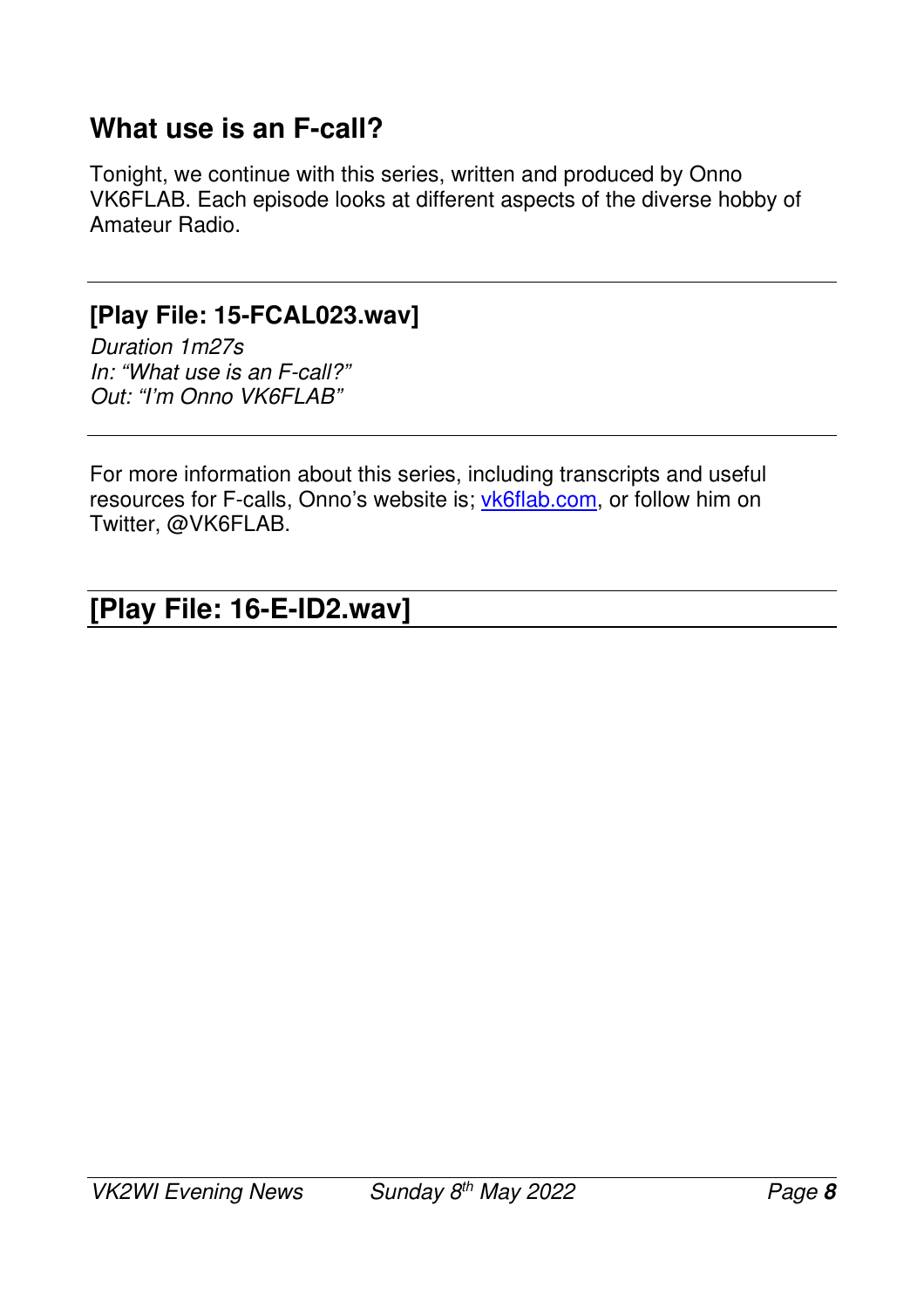# **ARRL DX news**

GUINEA; Jean-Philippe, F1TMY is active as 3X2021 from Conakry. He is active on 160 to 10 metres using SSB, and FM on 10 metres. He is also active on Satellite QO-100 from Grid Square IJ39.

GEORGIA; Byron, KF8UN will be active as 4L/KF8UN until May 11. Activity will be mainly on 20 metres using SSB.

ISRAEL; Israeli amateurs may use special prefixes 4X74 or 4Z74 until May 11 to mark their country's 74th anniversary of independence.

NEPAL; Janusz, SP9FIH and Leszek, SP6CIK are active as 9N7WE and 9N7CI, respectively, until May 19. Activity is on 40 to 6 metres.

MOZAMBIQUE; Kiyo, JA7NQQ is active as C83YT from Macuti, Beira. He has been active on 17 to 10 metres using FT8.

CHILE; A group of operators are active as CB2R until May 29 to commemorate the Month of the Sea. Activity is on 80, 40, 20, and 10 metres using SSB and FT8.

PHILIPPINES; Mike, W6QT is active as DU3/W6QT from Subic Bay until September 15. Activity is on 80 to 6 metres using SSB and FT8.

KYRGYZSTAN; Ilya, R5AF and Igor, R4FCN will be active as EX/R5AF and EX/R4FCN, respectively, from May 9 to 14 from Issyk-Kul State Nature Reserve, EXFF-0002, and Ala-Archa State Natural Park, EXFF-0011. Activity is on 40 to 10 metres using mainly CW and FT8.

ECUADOR; Members of the HCDX Group are active with special callsign HD200BP from Quito until the end of May, to commemorate the 200th anniversary of the Battle of Pichincha. Activity is on the HF bands using SSB, FT8, and FT4.

SAN ANDRES AND PROVIDENCIA, HK0. Renato, PY8WW is active as HK0/PY8WW from San Andres Island, IOTA NA-033, until May 12. Activity will be on 40 to 6 metres using CW, SSB, and FT8.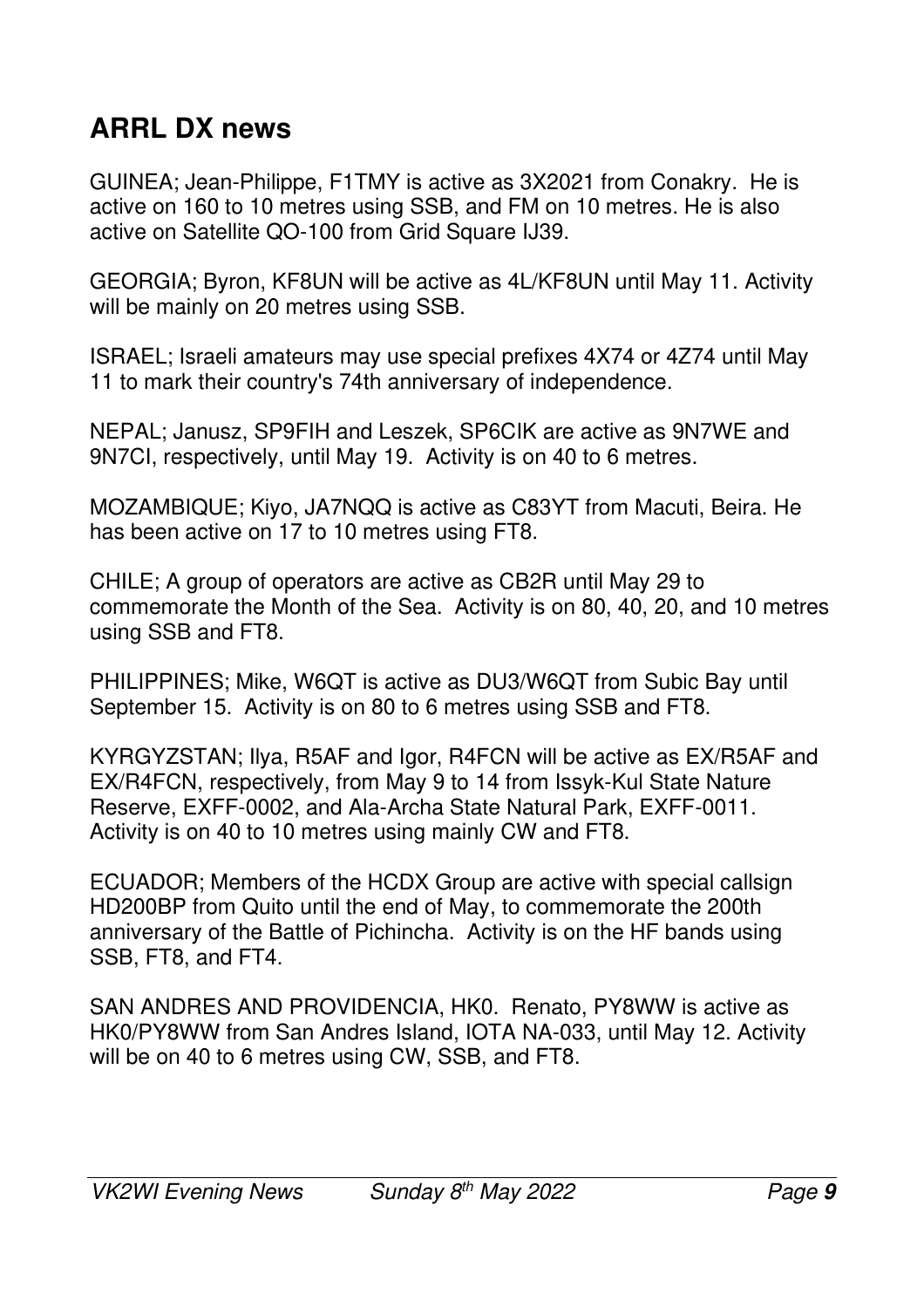BELGIUM, ON. Members of the Pajottenlandse Radio Amateur Club are active with special event call sign OT2022EPIC until May 22 to promote the fifth edition of the Antwerp Port Epic Cycling Race.

PAPUA NEW GUINEA; Alberto, EA4PL is active on the HF bands, as P29LL from Port Moresby.

GABON; Roland, F8EN is active as TR8CR until the end of July. Activity is on 40, 30, and 20 metres using mainly CW.

ANTARCTICA; Warren, VK7WN will be active as VK0WN while stationed at Australia's Casey Research Station. Activity is in his spare time.

NAMIBIA; Paul, ZS2PS is active as V5/ZS2PS and operating mobile until mid-June. Activity is in his spare time on 80 to 10 metres using CW and SSB.

ANDAMAN AND NICOBAR ISLANDS; Yuris, YL2GM is active as VU4W from Andaman Island, IOTA AS-001, until May 16. Activity is on 160 to 10 metres using CW, SSB, RTTY, and FT8 in DXpedition mode.

THIS WEEKEND ON THE RADIO; The New England QSO Party, NCCC RTTY Sprint, NCCC CW Sprint, K1USN Slow Speed CW Test, 10-10 International Spring CW Contest, RCC Cup, Microwave Spring Sprint, ARI International DX Contest, SKCC Weekend CW Sprintathon, F9AA Digital Cup, 7th Call Area QSO Party, Indiana QSO Party, Delaware QSO Party and the WAB 7 MHz Phone are scheduled over this weekend.

The 4 States QRP Group Second Sunday Sprint, ICWC Medium Speed CW Test, OK1WC CW Memorial, RSGB 80-Metre Club SSB Championship, ICWC Medium Speed CW Test, Worldwide Sideband Activity Contest, RTTYOPS Weeksprint, Phone Weekly Test, A1Club CW AWT, CWops Test, VHF-UHF FT8 Activity Contest, Mini-Test 40 CW and the Mini-Test 80 CW are on from May 9 to 11.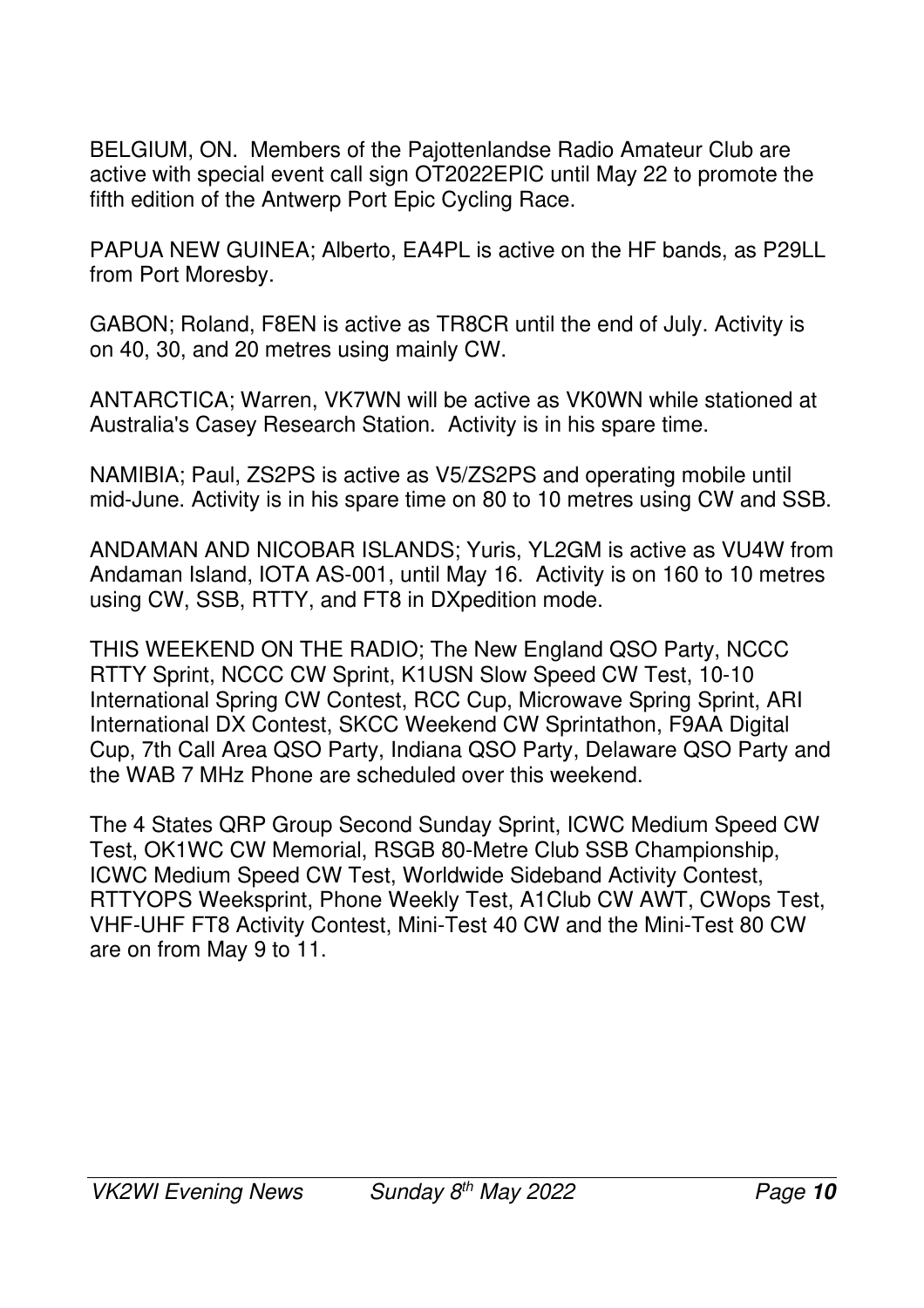## **WICEN News**

Hunter WICEN will be providing communications for the Watagan Horse Enduro, on the weekend of the  $4<sup>th</sup>$  and the  $5<sup>th</sup>$  of June. If you would like to participate, please contact Dan VK2GG at daniel.joyce@vrarescue.org.

WICEN NSW is providing communications for several events in May, including the safety communications for two Memory Walk and Jogs; at Cronulla on Saturday the 21<sup>st</sup> of May and Sydney on Sunday the 22<sup>nd</sup> of May. Also on that same weekend is a Camp Quality fund-raising Trek, spanning 50km from Bobbin Head to Balgowlah Heights.

If you are interested in participating in either of these events, please email wicen.ops@vrarescue.org.

WICEN weekly voice nets are on Sunday evenings, starting at 6pm, on either the Chatswood 2 metre repeater, or the Kurrajong 70cm repeater. Please check the website for details.

WICEN NSW, is a communications support squad of VRA Rescue NSW. For more information on upcoming events, or how to join, visit the website at nsw.wicen.org.au.

For information about other WICEN groups; WICEN ACT is part of the Canberra Region Amateur Radio Club. Their website includes WICEN and general Club information and can be found at www.crarc.org.au. WICEN Victoria has a weekly net on Tuesday at 8:30pm, on 3.6MHz. More details on the web at vic.wicen.org.au.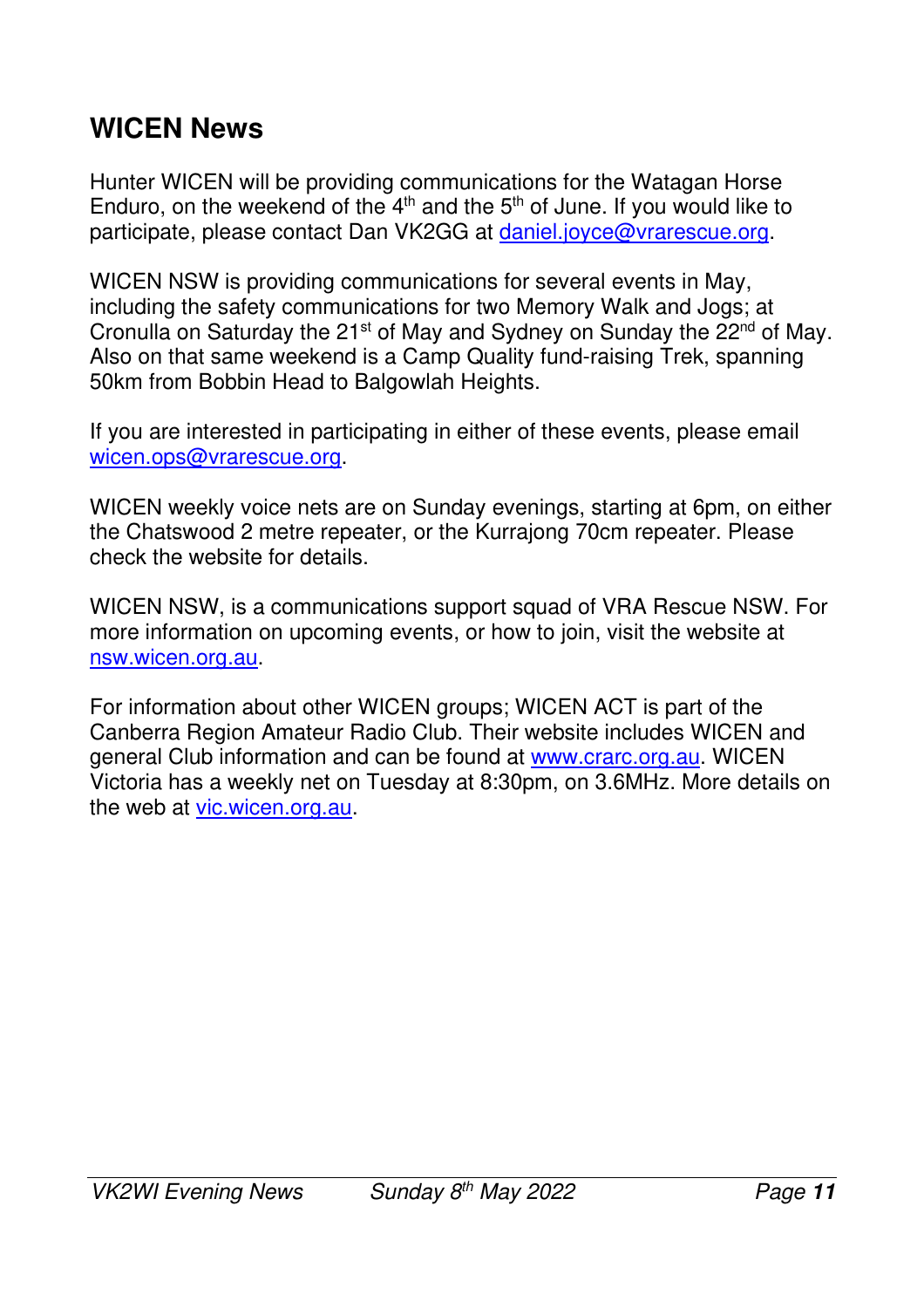#### **Club News**

We start this week with news from the Oxley Region Amateur Radio Club; The next meeting is a Friday night get-together at 7pm on Friday the 20<sup>th</sup> of May, in the SES Building in Port Macquarie. The meeting will be held in accordance with the club's COVID-19 Safety Plan.

VK2RCN repeaters are currently off air, due to a lightning strike on the evening of Friday the 25<sup>th</sup> of March. Repairs are expected to take several weeks, as a new underground power line is required to be run to site, along with repair of damaged equipment.

Now is the time to plan to attend the Oxley Region Amateur Radio Club's annual field day on Saturday and Sunday the 11th and  $12<sup>th</sup>$  of June, during the Queen's Birthday Long Weekend. The Field Day will be at the spacious Wauchope Showground Hall, with the Field Day Dinner at Port Macquarie Golf Club on Saturday night.

Candidates for the Foundation, Standard and Advanced Licences can contact the club via PO Box 712 Port Macquarie NSW 2444. A Foundation training and assessment weekend is planned for the near future, and Assessments for other licences will run once sufficient candidates have registered their interest.

There are two club nets each week; the mid-week net starts at 7:30pm on Thursday nights, and the weekend net starts at 9am Sunday mornings. Both nets are on the VK2RPM 2 metre repeater, 146.7MHz with a 91.5Hz subaudible tone for access. VK2RPM is also available via EchoLink.

For more information about the Oxley Region Amateur Radio Club, visit the website at **orarc.org.** The site contains a wealth of Amateur Radio items in addition to the club information. The March 2022 web edition of the club's bimonthly newsletter "Oxtales" is now online, and past issues can be viewed on the website as well. You can also find the Club on Facebook; just search for Oxley Region Amateur Radio Club.

*Advised by Henry VK2ZHE For the Oxley Region Amateur Radio Club.* 

#### **[Play ID File: 17-E-ID3.wav]**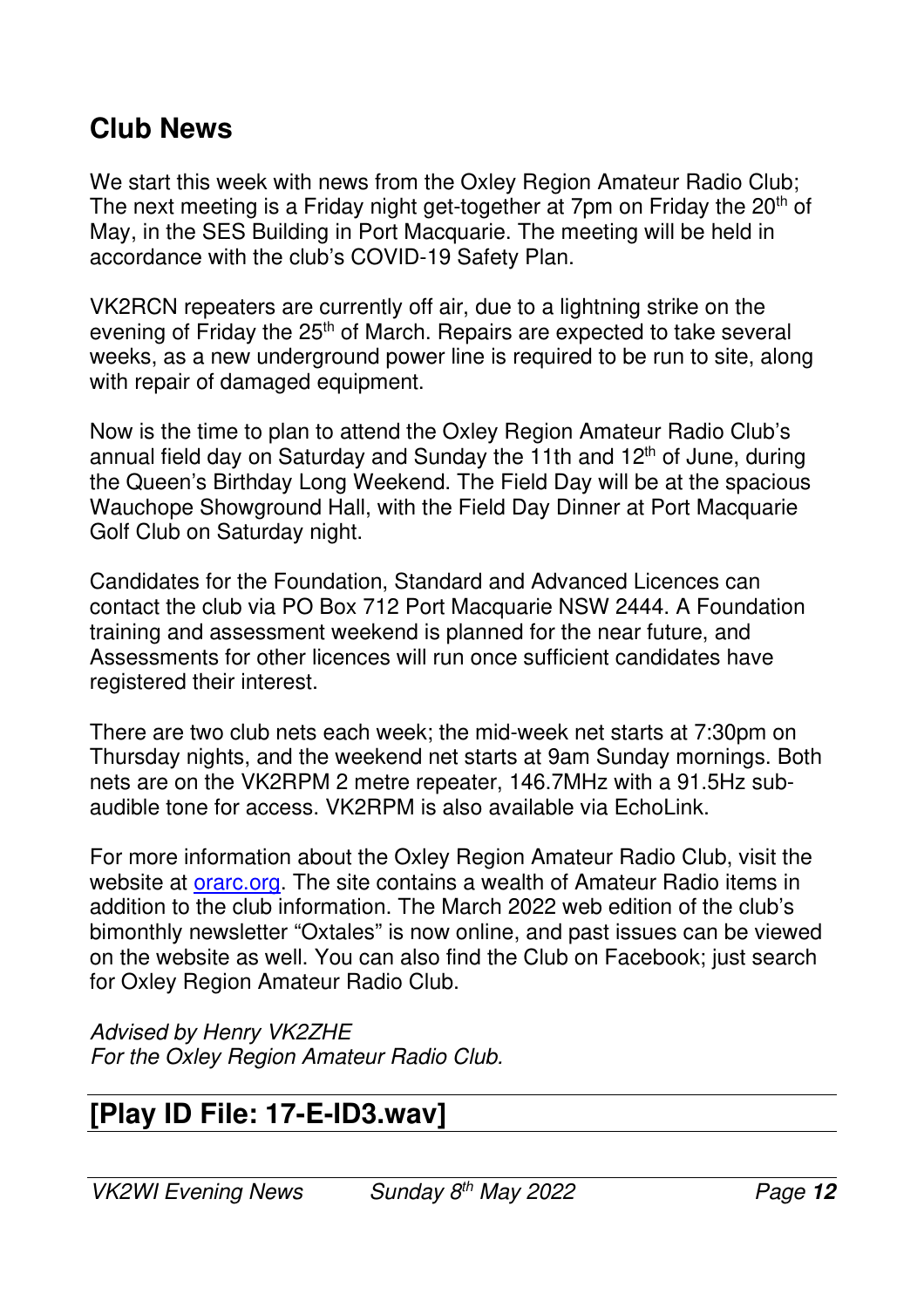## **Illawarra Amateur Radio Society**

The next meeting of the Society is this Tuesday the 10<sup>th</sup> of May. The general meeting starts at 7:30pm, directly following the Society's Committee Meeting which starts at 6:30pm. Attendees are most welcome to arrive from 6.30 onwards to enjoy a pre-meeting chat and cuppa in the foyer.

Meetings are at the BlueScope Steel Visitors Centre, on the southern side of the Wollongong CBD. After turning off Springhill Road into the BlueScope main entrance road, attendees then turn immediately right before the security gates, following the large signs towards the Visitors Centre.

The May meeting features a presentation by Paul VK0PD/VK2PAD. Paul will be sharing his Antarctic experiences with us, as he managed to squeeze in some amateur radio activities and antenna erections, whilst working at the snow-bound base. It promises to be most entertaining and interesting. Following the presentation there will be the usual tea, coffee, biscuits, and cake.

The Society has two weekly Nets. The Saturday morning net starts at 9:30am, run by Steve VK2BGL. You can join on the 2 metre repeaters, VK2RMP on 6850 or VK2RUW on 6675, or from out of town via EchoLink, VK2BGL-R. The second weekly Net is on 80 metres on Tuesday evenings, except for meeting nights, at 8:30pm; the usual frequency is 3666kHz, plus or minus for other usage; the next net will be on May the  $17<sup>th</sup>$ .

You can find out more about the Illawarra Amateur Radio Society, including details on Amateur Radio training and examination activities, on the web at iars.org.au, and the society is also on Facebook. The website again; iars.org.au.

To conclude, all listeners are invited to attend the next meeting of the Illawarra Amateur Radio Society, at 7.30pm this Tuesday the  $10<sup>th</sup>$  of May, at the BlueScope Steel Visitor Centre in Wollongong.

*Advised by Rob VK2MT President of the Illawarra Amateur Radio Society.*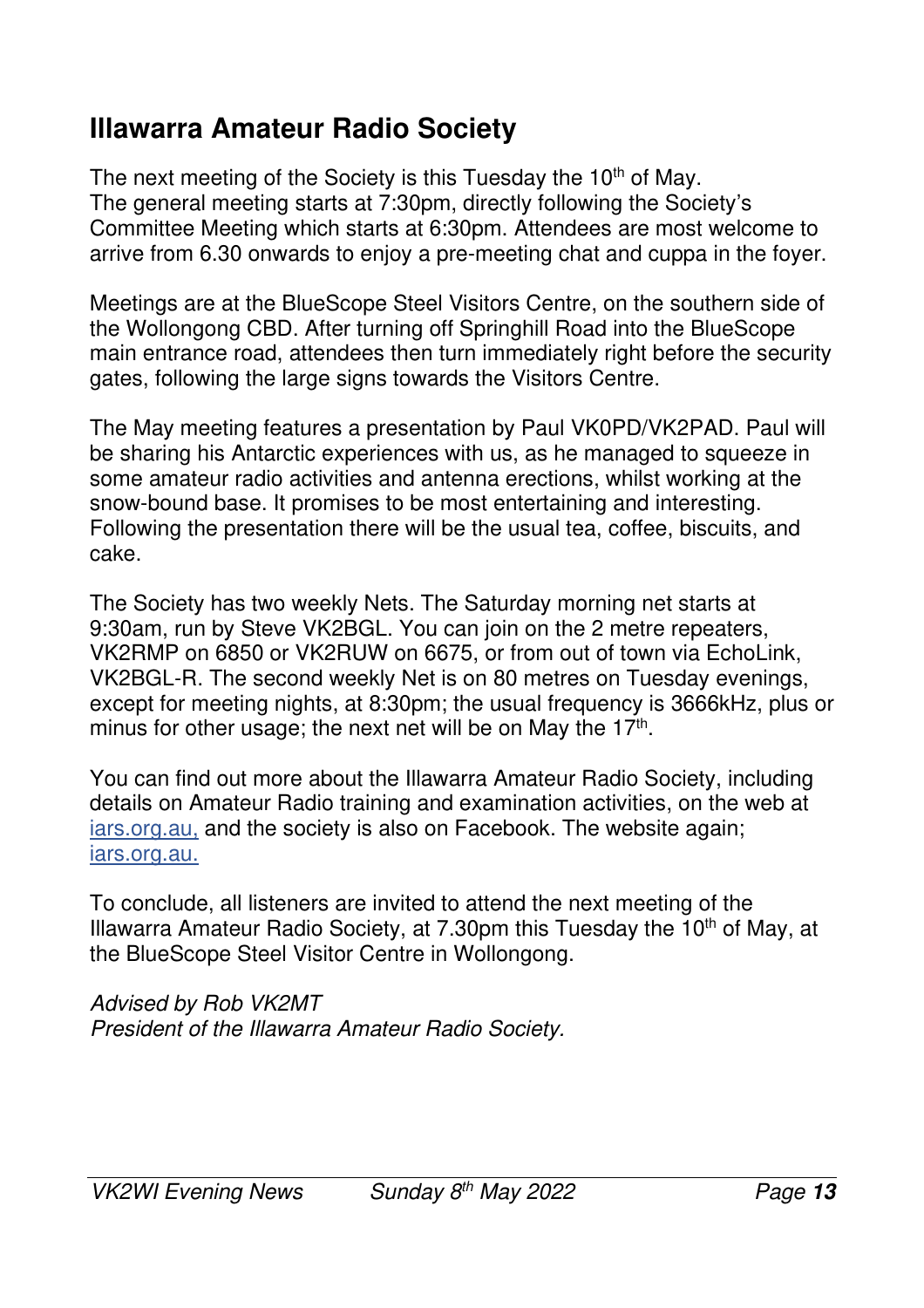## **Central Coast Amateur Radio Club**

Thank you to everyone who attended Mayham last weekend. Please visit "tiny.cc/ccarc" on the web and fill in a survey to let us know how we did.

At VK2RAG Somersby, the D-Star, RadNet DMR and 2m EchoLink services are fully functional. Brand Meister DMR and 70cm EchoLink and IRLP are still having problems.

Also at Somersby is a WebSDR, websdr.ccarc.org.au is currently configured to listen on 6 metres, 2 metres, 70 centimetres and 23 centimetres.

The Club's daily Morning Tea continues at 10am and after VK2WI News on Sunday mornings. The Thursday night net starts at 8pm. Both nets are on the VK2RAG 2m repeater – 146.725 MHz with 91.5Hz tone, and on EchoLink HAM and CCARC conferences.

The fortnightly SSTV net is hosted by Adrian VK2ABS. It's usually 2-3 rounds on the Club's 2 Metre WICEN repeater; 147.125 MHz with 91.5Hz tone. Adrian has had a large amount of support from other members and would love to see you drop in on the next net, Friday the  $13<sup>th</sup>$  of May at 7:30pm.

SSTV and Weekly nets are also video streamed live to the club's Facebook page, and recordings of past nets can be found, in the "Videos" section.

You can find out more about the CCARC on the web at ccarc.org.au; by phone on 02 43402500 or on social media by searching for Central Coast Amateur Radio Club; remember to "like" to follow for updates.

*73 Alan VK2MG Publicity Officer, Central Coast Amateur Radio Club.*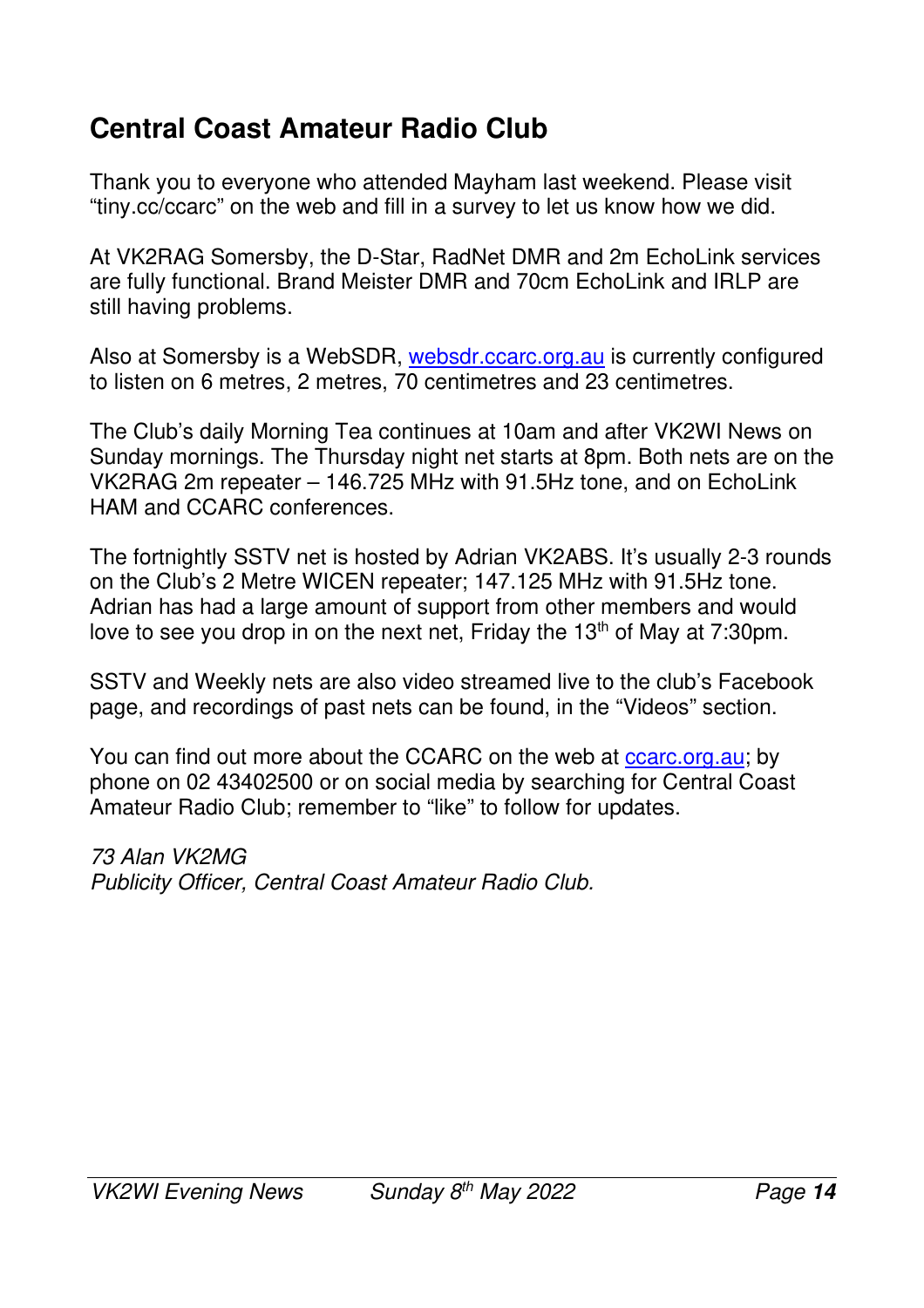# **Sydney ATV Group**

The Group's ATV repeater at Lawson in the Blue Mountains, transmits highdefinition TV on 445.50MHz, with analogue and digital inputs on 23cm.

Reception is possible over the Sydney Metro area, or via the British Amateur TV Club streaming web site; on the site, select the VK2 callsign and if requested, the HTML5 option. You can also text to say that you're watching – just enter /nick, a space then your name, your following text will appear in the column above.

Regular nets are on Monday evenings starting at 7:30pm. We regularly have technical talks, show our latest projects, general interest videos and much more.

You can call in during the net on the Lawson repeater, 147.325 MHz with positive offset, with reports, questions or help with receiving Amateur Television. Why not join in and find out more about this fascinating and fastgrowing aspect of digital amateur radio.

*Advised by John VK2ATU on behalf of the Sydney ATV Group.*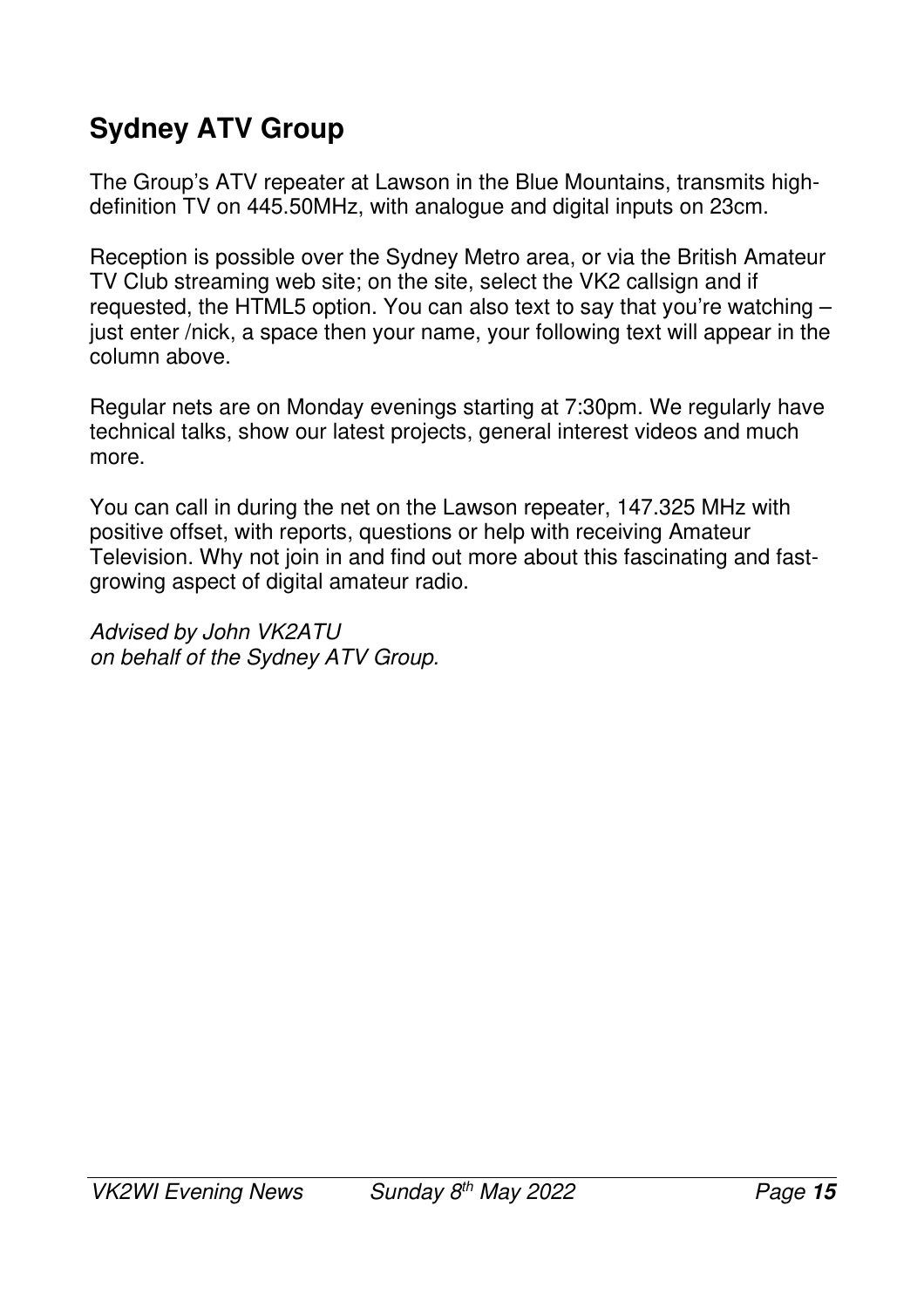#### **Hornsby and Districts Amateur Radio Club**

The Clubs is hosting "Airwaves by the Sea" on Saturday the 4<sup>th</sup> of June, at Long Reef, from 4:30 pm. This is an opportunity to test your ability to go portable. Even if you have never gone portable before, it's an opportunity to learn from seasoned operators.

With solar cycle 25 in an upswing, strong signals are being heard from Europe, and Colin VK2JCC has worked some very rare DX here. Bring along your portable equipment, antennas, batteries, should you have them. There are also coastal paths to repeaters not accessible in Hornsby. That's 4.30pm on Saturday the 4<sup>th</sup> of June.

HADARC's next meeting will be the Mid-monthly on May 10. This consists of discussion on all things radio and beyond. Later in the month is the Annual General Meeting on May the 24<sup>th</sup>. The venue for these meetings is the Mt Colah Community Centre, at the northern end of Pierre Close.

The club's three weekly nets are;

Monday evenings at 8pm on the VK2RNS 2m repeater, 147.25MHz. No tone is needed for access, but 91.5 Hz is sent; Wednesday's 80 metres net is also at 8:00 pm, on 3608.5kHz; and "Morning Tea with HADARC", is on Fridays from 9am on 7106kHz.

The Club's website has up to date details on club activities; it's at www.hadarc.org.au. The club has a group on Facebook, which can be found by searching for VK2MA, and on twitter, @VK2MA.

*Submitted by Julian VK2YJS HADARC Publicity Officer.* 

[Jitsi Meet details: Phone: 08 7150 1136 and enter 3145759306# Web: https://meet.jit.si/HADARC 1

#### **[Play ID File: 18-E-ID4.wav]**